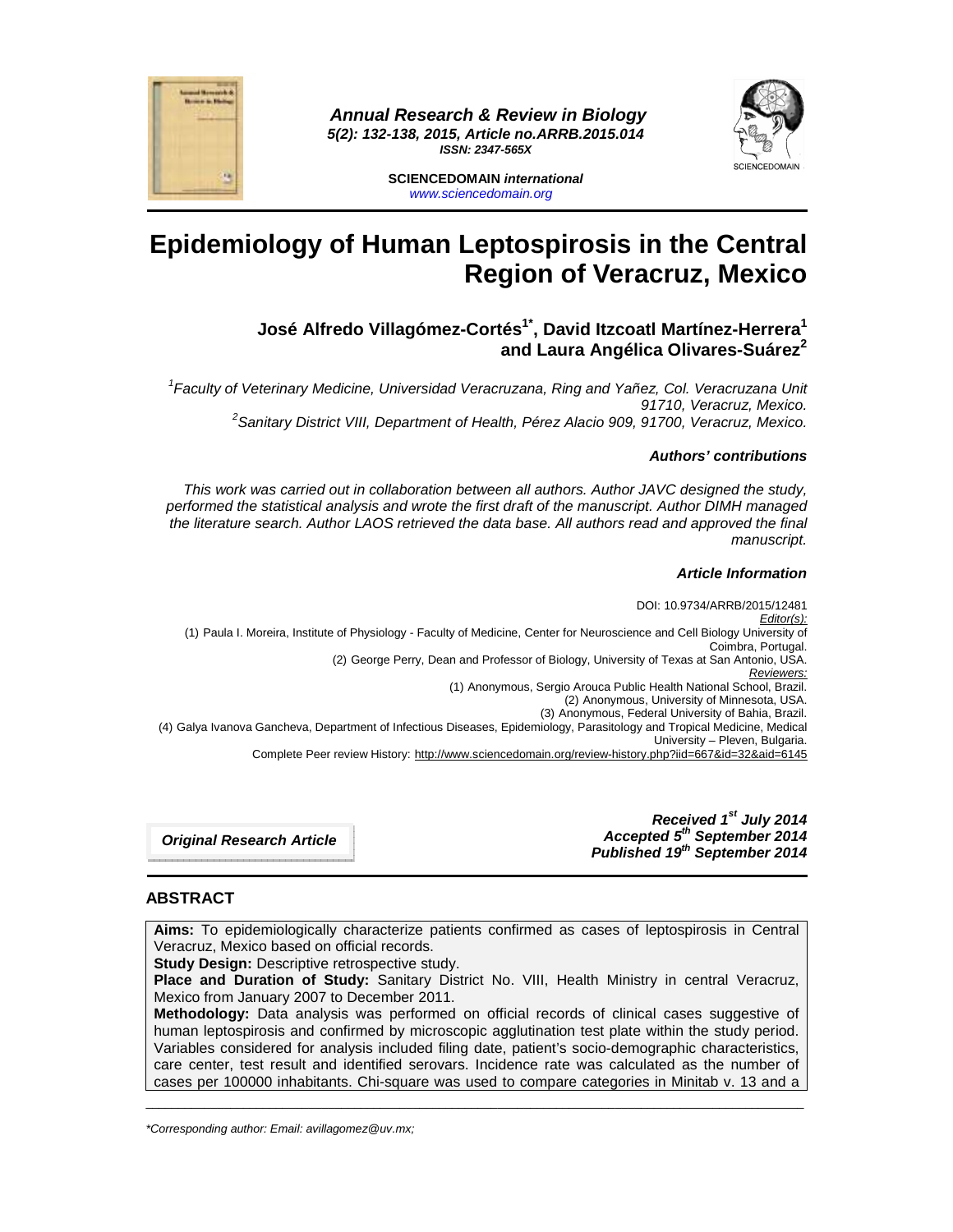significance level of  $P = .05$  was defined. **Results:** There were 1403 suspected cases of leptospirosis from 14 municipalities in central Veracruz, of which 42.4% (595) resulted positive for leptospirosis. The municipalities with the highest number of confirmed cases in the period were: Veracruz (56%, 333 cases), La Antigua (14%, 83 cases) and Boca del Río (7.7%, 46 cases). La Antigua showed an unusually high incidence rate (65.1). Years with the highest number of cases were 2010 (257 cases) and 2011 (94 cases).Months with the highest number of cases were October (156 cases, 26.2%), and to a lesser extent February (57, 9.6%), August (55, 9.2%), January (53, 8.9%) and September (53, 8.9%) detecting a highly significant statistical difference between months ( $P=01$ ). The single month with the highest number of cases in the study period was October 2010, in which 120 positive cases of leptospirosis were recorded, which is coincidental with the aftermath of Hurricane Karl that hit the region in September 2010. Most affected age groups were 21-30 years (125 cases, 21.1%), 11-20 (104, 17.5%) and 31-40 (92, 15.5%), but no statistically significant difference between these groups was identified ( $P = .4$ ). Male subjects (727 cases, 51.82%) were more affected than females (676, 48.18%), but this difference was not significant ( $P = .05$ ).

**Conclusion:** We conclude that leptospirosis has a strong presence in the human population in central Veracruz, Mexico.

Keywords: Zoonoses; socio-demographics; epidemiology; descriptive study; humid tropics.

#### **1. INTRODUCTION**

Leptospirosis is a worldwide disease that is considered the greatest international impact zoonosis and the one causing major impact from the economic and social standpoints. Today is a re-emerging disease for which few countries have a notification system [1]. The disease occurs throughout the year, although it predominates in the rainy season, and can take place as isolated cases or manifest itself in outbreaks in both rural and urban areas [2]. Leptospires are microorganisms that depend for their survival on soil pH and environmental conditions such as temperature and relative humidity. They are very sensitive to drying, direct sunlight, and pH both acid and alkali, since a pH lower than 6 or greater than 8 has an inhibitory effect on the microorganisms, and a temperature below 13ºC or greater than 35ºC kills them quickly [3].

The epidemiology of leptospirosis has been modified by changes in animal husbandry, climate and human behavior [4-6]. The resurgent interest in leptospirosis has resulted from large outbreaks occurring in several places around the world which have received significant publicity [7- 10]. Mexico has a climate conducive to outbreaks of leptospirosis. Additionally, increases of severe weather events in recent years have contributed to higher leptospirosis incidence. Incidence rate of leptospirosis in the state of Tabasco is 31 cases per 100000 inhabitants; in turn, Veracruz incidence rate is 22 cases per 100000 inhabitants [11]. The state of Veracruz in Mexico meets environmental and geographical

conditions necessary for the occurrence of leptospirosis in animals and humans; therefore it is important to obtain statistical data to characterize epidemiological performance in the region and make decision for improving related health services. Hence, the objective of this study was to carry out a retrospective research to determine some epidemiological patterns and provide a socio-demographic characterization of human leptospirosis in the central region of Veracruz, Mexico.

#### **2. METHODOLOGY**

#### **2.1 Area Description and Population Study**

The state of Veracruz is a narrow strip of land slightly curved stretching from northwest to southeast along the eastern coast of Mexico. It has an area of  $71,820$  km<sup>2</sup>. Altitude varies from 0 to 5747 meters. Average annual rainfall of1597mm is twice the national average of 772 mm. According to the results of 2010 Census, the state had a population of 7'643,194 inhabitants (51.58% female), with a density of 106 inhabitants per  $km^2$ . Veracruz population represents 6.8% of the national, ranking as third.

There are 20828 villages in the state; of these, 20513 have less than 2500 inhabitants, accounting for 98.5% of all communities. In these areas -considered rural-, dwell 3´064856 inhabitants (39% of the total population). The remaining lives in towns bigger than 2500 inhabitants, and is considered urban. It is noteworthy that the national population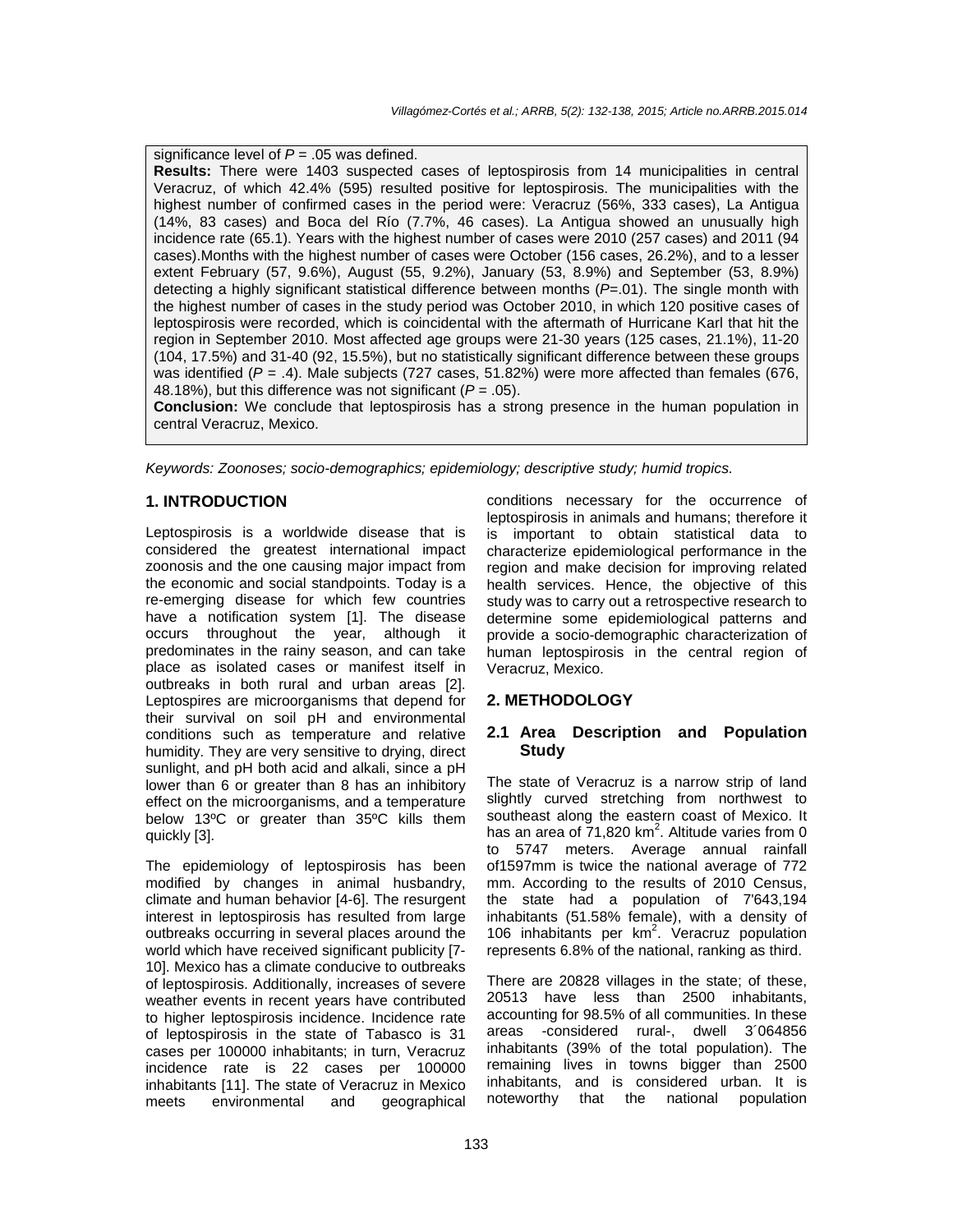composition is only 22% rural. The predominant rurality and dispersion of the population demand a greater effort of the health sector institutions to provide health services for everybody.

For administering health services, the Health ministry divides the state into 11 Sanitary Districts, each of which comprises several municipalities. The study area lies on the geographic responsibility of the Sanitary District No. VIII which includes 14 municipalities: Alvarado, Boca del Rio, Cotaxtla, Ignacio de la Llave, Jamapa, La Antigua, Manlio Fabio Altamirano, Medellín, Paso de Ovejas, Puente Nacional, Soledad, Tlalixcoyan, Úrsulo Galván and Veracruz, and comprising a population in excess of one million inhabitants. Predominant climate in the tropical areas where the study took place is warm wet. Average annual temperature ranges from 22 to 26Cwith a yearly rainfall varying from 900 to 2100 mm.

#### **2.2 Data Collection and Analysis**

A retrospective analysis using official records from 2007 to 2011 of the Vlll Sanitary District, Ministry of Health, was performed. Case ascertainment mechanisms were based on passive surveillance. Official personnel at the different Health Care Centers diagnosed clinically cases suspected of leptospirosis. According to Mexican legislation notification is mandatory [12]. Blood samples were taken from suspected patients and sent to the laboratory for confirmation. Data were obtained from clinical records files containing filing date, location of occurrence, Care Center, sex and age of patient and result to micro-agglutination test, performed as recommended by national and international standards [12,13]. All testing were conducted in the Veracruz´s Public Health Laboratory, the only organism that provides official testing for leptospirosis in the state of Veracruz. So this study was performed with official results issued by the State Public Health Laboratory of Veracruz Mexico on patients clinically suspected of Leptospirosis and serologically tested. Occurrence of leptospirosis confirmed cases was classified by external variables such as Care Center, month, year, and municipality. Age and sex of the patient was also considered. A suspect case is a case where the patient shows several clinical signs consistent with leptospirosis, in turn, a confirmed case refers to a patient which resulted positive to leptospirosis after testing by the micro-agglutination test.

Incidence rate was calculated as cumulative incidence, that is the number of cases cases per 100000 inhabitants. Descriptive statistics were estimated for all the variables and the chi-square test was performed with the use of Minitab v. 14 defining a significance level of  $P = .05$ .

#### **3. RESULTS AND DISCUSSION**

In the study period 2007 to 2011 were received by the Sanitary District No. VIII of the Health Ministry, 1,403 suspected cases of leptospirosis from 14 municipalities located in the central region of the state of Veracruz, of which 42.41% (595) were positive for leptospirosis. This number of cases seems high when compared to other studies. For instance, in a study encompassing 10 years in Manaus, State of Amazonas, Brazil, there were 665 cases of leptospirosis reported, but only 339 were confirmed [14]. Also, in the Netherlands, in a84-year period study (1925- 2008), only 2,553 severe leptospirosis cases were diagnosed [2]. In Israel, a 15-year period study (1985 to 1999) found only 59 cases [4].

Noteworthy, almost 60% of suspected leptospirosis cases submitted for serological confirmation were negative. From the records, apparently there is no follow-up of leptospirosis suspected cases that resulted negative to serological testing, or at least the data is not entered in the clinical cases sheets. There is a wide range of diseases whose clinical manifestations can be similar to leptospirosis, including influenza, dengue and dengue hemorrhagic fever, yellow fever and other viral haemorrhagic fevers, rickettsial diseases, Lyme disease, Legionnaires' disease, toxoplasmosis, malaria, typhoid and other enteric fevers, viral hepatitis, fever of unknown origin, pyelonephritis, aseptic meningitis, chemical poisoning, food poisoning, primary HIV seroconversion, and infectious mononucleosis, among others [15].

The municipalities with the highest number of cases of leptospirosis occurred are those with the biggest urban concentration: Veracruz (333 cases, 56% of the total), La Antigua (83 cases, 14%), and Boca del Rio (46 cases, 7.7%). Municipalities were not statistically compared, but the three aforementioned municipalities accounted for more than 75% of cases. Even though authors did not expected spatial correlation in the data, incidence rate in La Antigua was surprisingly higher than expected, and the reason remains obscure (Table 1). Years with the highest number of cases were 2010 (257) and 2011 (94).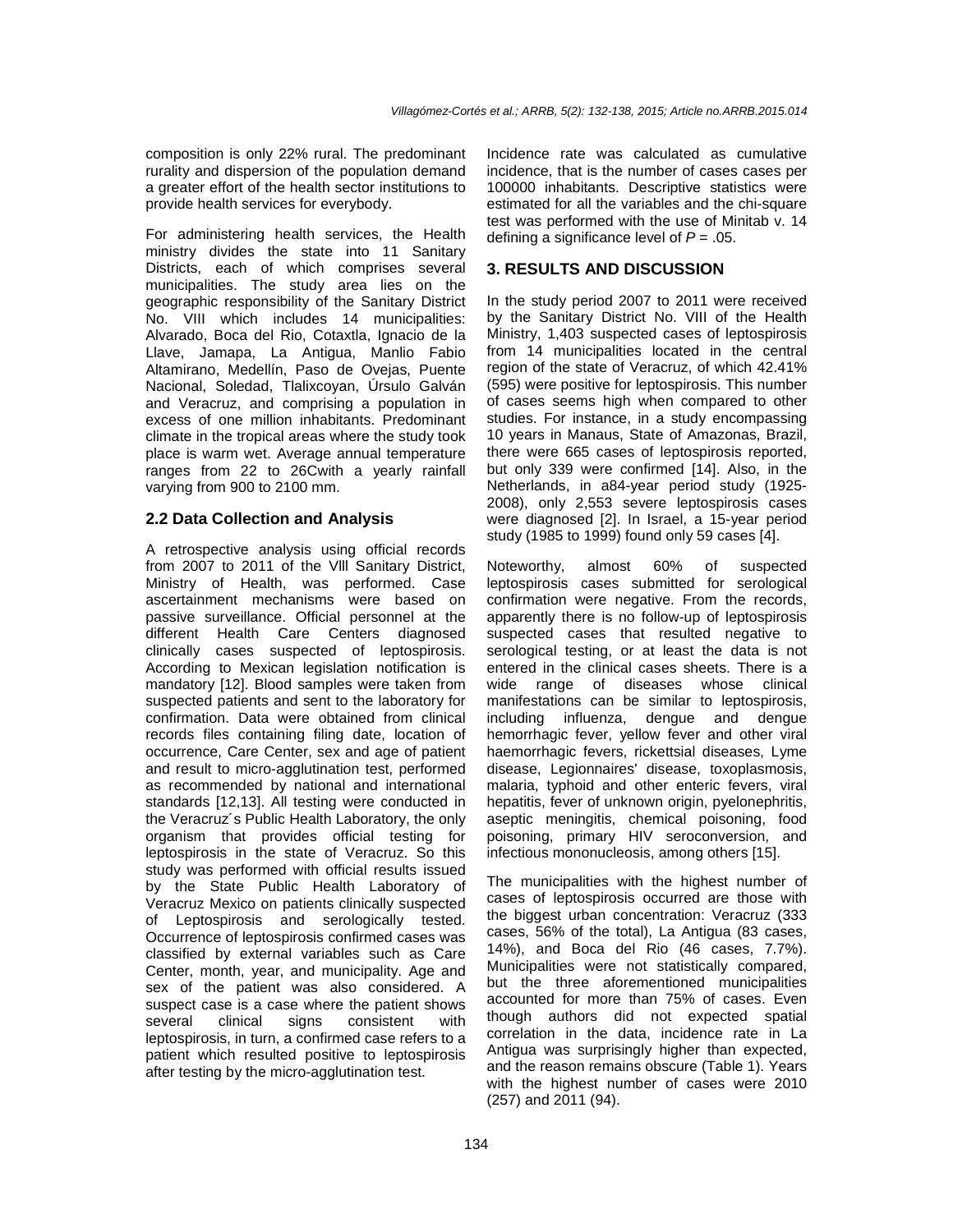| <b>Variables</b>       | <b>Population</b> | Total          | <b>Mean</b> | <b>Standard</b> | 95% Confidence   | <b>Incidence</b> |
|------------------------|-------------------|----------------|-------------|-----------------|------------------|------------------|
|                        |                   | cases          |             | error mean      | interval         | rate             |
| <b>Municipality</b>    |                   |                |             |                 |                  |                  |
| Alvarado               | 51 955            | 32             | 6.4         | 2.5             | $(-0.55, 13.35)$ | 12.3             |
| Boca del Río           | 138 058           | 46             | 9.2         | 2.6             | (2.1, 6.3)       | 6.7              |
| Cotaxtla               | 19710             | 11             | $2.2\,$     | 1.5             | $(-1.9, 6.4)$    | 11.2             |
| Ignacio de la Llave    | 17 121            | 15             | 3.0         | 1.7             | $(-1.7, 7.7)$    | 17.5             |
| Jamapa                 | 10 376            | $\overline{7}$ | 1.4         | 0.9             | $(-1.3, 4.1)$    | 13.5             |
| La Antigua             | 25 500            | 83             | 16.4        | 11.9            | $(-16.5, 49.7)$  | 65.1             |
| Manlio F.              | 22 5 8 5          | 3              | 0.6         | 4.0             | $(-0.5, 1.7)$    | 2.7              |
| Altamirano             |                   |                |             |                 |                  |                  |
| Medellín               | 59 126            | 8              | 1.6         | 1.1             | $(-1.5, 4.7)$    | 2.7              |
| Paso de Ovejas         | 32 576            | 14             | 2.8         | 1.9             | $(-2.4, 7.9)$    | 8.6              |
| <b>Puente Nacional</b> | 21 603            | 14             | 2.8         | 1.9             | $(-2.4, 7.9)$    | 12.9             |
| Soledad de             | 27 008            | 3              | 0.6         | 0.4             | $(-0.5, 1.7)$    | 2.2              |
| Doblado                |                   |                |             |                 |                  |                  |
| Tlalixcoyan            | 37 037            | 11             | 2.2         | 1.3             | $(-1.4, 5.8)$    | 5.9              |
| Úrsulo Galván          | 29 005            | 15             | 3.0         | 2.3             | $(-3.3, 9.3)$    | 10.3             |
| Veracruz               | 552 156           | 333            | 67          | 12.8            | (31.0, 102.2)    | 12.1             |
| <b>Month</b>           |                   |                |             |                 |                  |                  |
| January                | 1043816           | 53             | 10.6        | 2.59            | (3.49, 20.01)    | 5.1              |
| February               | 1043816           | 57             | 11.4        | 4.27            | $(-1.80, 27.30)$ | 5.5              |
| March                  | 1043816           | 31             | 6.2         | 1.49            | (1.50, 11.00)    | 3.0              |
| April                  | 1043816           | 30             | 5.75        | 1.55            | (0.82, 10.68)    | 2.9              |
| May                    | 1043816           | 27             | 5.25        | 1.97            | $(-1.03, 11.53)$ | 2.6              |
| June                   | 1043816           | 39             | 8.25        | 4.03            | $(-4.57, 21.07)$ | 3.7              |
| July                   | 1043816           | 32             | 6.25        | 1.89            | (0.24, 12.26)    | 3.1              |
| August                 | 1043816           | 55             | 12.25       | 4.27            | $(-1.34, 25.84)$ | 5.3              |
| September              | 1043816           | 53             | 11.5        | 2.63            | (3.13, 19.87)    | 5.1              |
| October                | 1043816           | 156            | 37.5        | 27.5            | $(-50.1, 125.1)$ | 15.0             |
| November               | 1043816           | 33             | 6.75        | 2.39            | $(-0.87, 14.37)$ | 3.1              |
| December               | 1043816           | 29             | 5.5         | 2.1             | $(-1.19, 12.19)$ | 2.8              |

**Table 1. Confirmed cases of leptospirosis in Central Veracruz, Mexico from January 2007 to December 2011 by municipality and month** 

The total number of cases in this study is higher than those found in similar studies in the country, which may be due to climatic conditions in the study area that encourage the growth of bacteria [3,15]. Vado et al. [16] analyzed 439 sera from<br>patients with signology suggestive of with signology suggestive of leptospirosis in the period 1998 to 2000 in Yucatan, Mexico and found only 61 cases (13.9%). In the same region, Zavala et al. [17], in a previous study found a similar value of human seropositivity (14.2%). In turn, Navarrete-Espinosa et al. [18] in a cross-sectional study of 550 serum samples from inhabitants of Jaltipan, Veracruz, found a prevalence of 4%.

The months with the highest number of cases in the study period were October (156, 26.2%), and to a lesser extent February (57, 9.6%), August (55, 9.2%), January (53, 8.9%) and September (53, 8.9%) (Table 1). Overall, most cases (44.4%) were recorded from August to October coinciding with the season in which highest annual rainfall in the region occurs. A highly significant statistical difference between months was recorded  $(P = .01)$ . In the study of Vado-Solís et al. [16] in Yucatan, 74% of human cases occurred during the rainy season. In Manaus, the largest number of cases also occurred during the period of intense rainfall [14]; however, in Hawaii, the highest occurrence of cases occurred from October to February [10].

The single month with the highest number of cases in the study period was October 2010, with 120 positive cases of leptospirosis. The cases in this month represented 46.7% of all positive cases in 2010 and 20.2% of the cases detected in the study period. The reason for this anomaly can be found in the aftermath of Hurricane Karl, which severely hit and affected the study area by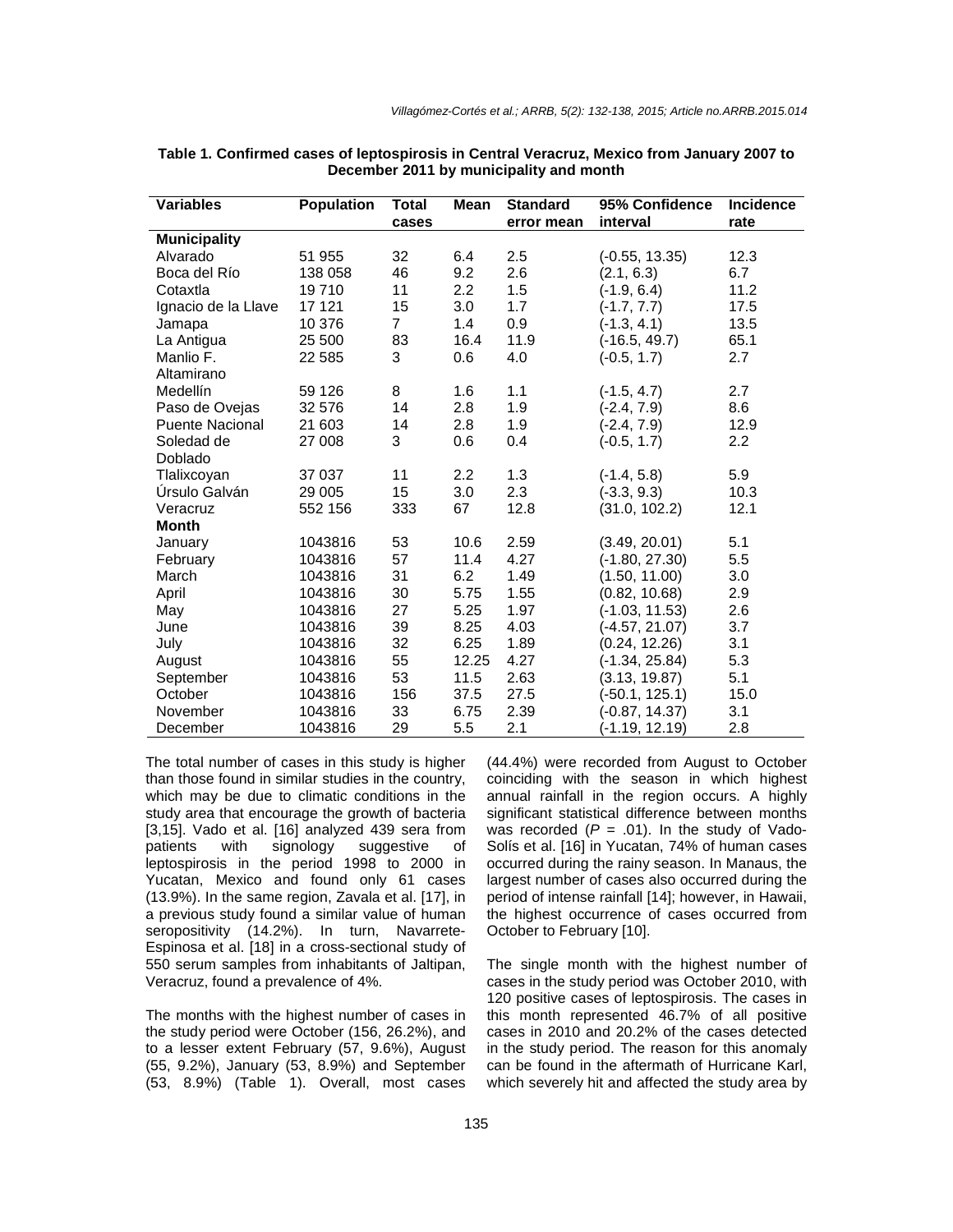mid-September 2010 [19]. Natural disasters have been recognized as a factor associated with the subsequent presentation of outbreaks of leptospirosis in Mexico and elsewhere [20-22].

Most affected age groups were 21-30 years (125 cases, 21.1%), 11-20 years (104 cases, 17.5%) and 31-40 years (92 cases, 15.5%) but no statistically significant difference between age groups was identified  $(P=.05)$ . Overall, 54.0% of leptospirosis cases corresponded to individuals between 11 and 30 years, decreasing with age (Table 2). This is similar to what was found in Jaltipan, Veracruz, where the most affected age group was 15 to 24 years, followed by 5 to 14 years [18]. In the study done in the City of Manaus, Brazil, the largest number of cases, including deaths, occurred in the age group from 14 to 44.9 years (74%) [14]. In Hawaii, the age range that appeared most cases was from 20 to 29 years, while the lower frequency range was from 0 to 9 years [10]. However, when compared by incidence rate, the number increased by age group. In a study in Yucatan, Mexico the highest seropositivity was found in people over 56 years of age [17]. More cases were identified as positive in male (310, 52.1%) than in female subjects (285, 47.9%), but no statistical difference was observed  $(P=.05)$  and incidence rate was identical for both sex groups (Table 2). In Jaltipan, Mexico and in Yucatan, Mexico a slight predominance of males over females was obtained [17,18]. In contrast, in the Netherlands,

in Hawaii and in Manaus, Brazil, more than 85% of the cases occurred in male persons [2,10,14].

Data records analyzed in this study did not included information on cohabitation, contact or exposure of persons to animals. Also, occupational data of patients was not entered. This information may be useful for epidemiological purposes but there are not enough elements to attempt an explanation, so the study remains mainly descriptive as a sociodemographic characterization of leptospirosis in the area. Also, from the information available for this study, no evidence of an epidemiological follow-up of leptospirosis cases was identified. This is important to identify other possible nonspecific clinical cases, common sources of exposure and risk factors, in order to take more specific measures for prevention and control [15,23].

#### **4. CONCLUSION**

We conclude that leptospirosis has a strong presence in the human population in central Veracruz, Mexico. Out of 1,403 suspected cases of leptospirosis from 14 municipalities in central Veracruz, 42.4% (595) were positive. Most cases occur in the rainy season and male patients in productive age brackets (21-40 years old) accounted for the majority of the cases.

| Table 2. Confirmed cases of leptospirosis in Central Veracruz, Mexico from January 2007 to |
|--------------------------------------------------------------------------------------------|
| December 2011 by age group and sex of patients                                             |
|                                                                                            |

| <b>Variables</b> | <b>Population</b> | Total | <b>Mean</b> | <b>Standard</b> | 95% confidence | <b>Incidence</b> |  |  |  |
|------------------|-------------------|-------|-------------|-----------------|----------------|------------------|--|--|--|
|                  |                   | cases |             | error mean      | interval       | rate             |  |  |  |
| Age group, years |                   |       |             |                 |                |                  |  |  |  |
| Lessthan 10      | 238597            | 37    | 6.2         | 0.9             | (4.0, 9.5)     | 15.5             |  |  |  |
| $11 - 20$        | 232580            | 104   | 22.4        | 7.5             | $(-0.0, 47.5)$ | 44.7             |  |  |  |
| $21 - 30$        | 209720            | 125   | 26.6        | 10.0            | (-2.9, 60.9)   | 59.6             |  |  |  |
| $31 - 40$        | 136742            | 92    | 19.2        | 7.9             | (-4.6, 46.1)   | 67.3             |  |  |  |
| 41-50            | 93629             | 80    | 16.6        | 6.2             | (-1.9, 37.4    | 85.4             |  |  |  |
| $51 - 60$        | 61880             | 74    | 14.8        | 2.5             | (8.1, 23.9)    | 119.6            |  |  |  |
| 61-70            | 23327             | 44    | 7.2         | 4.6             | (-6.2, 23.2    | 188.6            |  |  |  |
| $71+$            | 47341             | 39    | 6.0         | 3.6             | $(-4.3, 18.8)$ | 83.4             |  |  |  |
| <b>Sex</b>       |                   |       |             |                 |                |                  |  |  |  |
| Male             | 543837            | 310   | 62.0        | 16.1            | (17.2, 106.8)  | 57.0             |  |  |  |
| Female           | 499979            | 285   | 57.0        | 18.5            | (5.5, 108.5)   | 57.0             |  |  |  |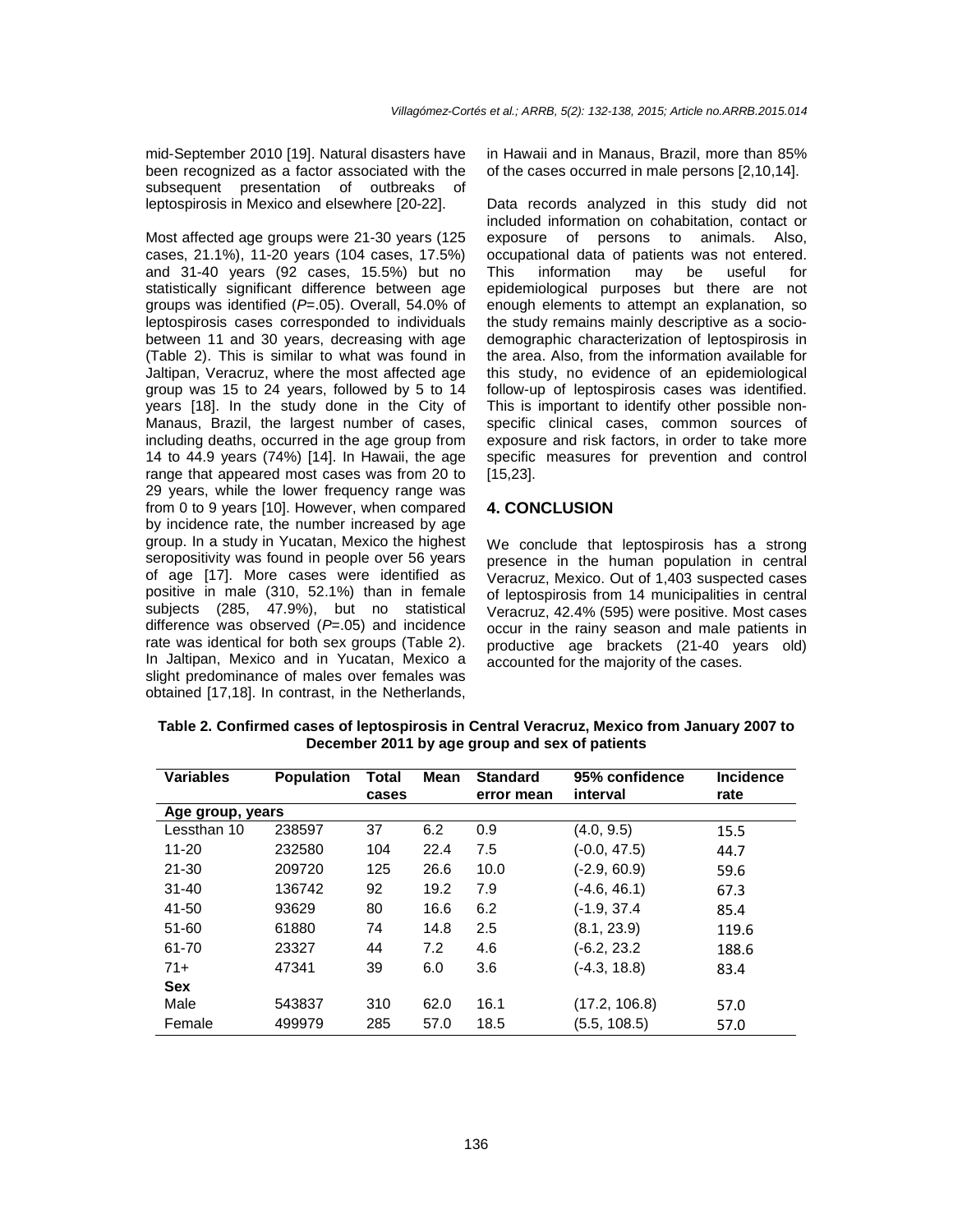## **COMPETING INTERESTS**

Authors have declared that no competing interests exist.

#### **REFERENCES**

- 1. Ostroff SM, Kozarsky P. Emerging infectious diseases and travel medicine. Infect. Dis Clin North Am. 1998;12(1):231- 241.
- 2. Goris MGA, Boer KR, Duarte TATE, Kliffen SJ, Hartskeerl RA. Human Leptospirosis trends, the Netherlands, 1925–2008. Emerg Infect Dis. 2013;19(3):371-378. doi: 10.3201/eid1903.111260.
- 3. Acha P, Szifres B. Zoonoses and communicable diseases common to man and animals. Volume I. Bacterioses and Mycoses. 3 ed. Scientific and Technical Publication No. 580. Washington: Pan American Health Organization/World Health Organization. 2001;157-168.
- 4. Kariv R, Klempfner R, Barnea A, Sidi Y, Schwartz E. The changing epidemiology of leptospirosis in Israel. Emerg Infect Dis. 2001;7(6):990-992.
- 5. Vijayachari P, Sugunan AP, Shriram AN. Leptospirosis: An emerging global public health problem. J Biosci. 2008;33:557– 569.
- 6. Hartskeerl RA, Collares-Pereira M, Ellis WA. Emergence, control and re-emerging leptospirosis: Dynamics of infection in the changing world. Clin Microb Infect. 2011;17:494–501. DOI: 10.1111/j.1469- 0691.2011.03474.x.
- 7. Levett PN. Leptospirosis. Clin Microb Rev. 2001;14(2):195-202. doi:10.1128/CMR.14.2.296-326.200
- 8. Meites E, Jay MT, Deresinski S, Shieh WJ, Zaki SR, Tompkins L, et al. Reemerging leptospirosis, California. Emerg Infect Dis. 2004;10:406–12.
- 9. McBride AJ, Athanazio DA, Reis MG, Ko AI. Leptospirosis. Curr Opin Infect Dis. 2005;18(5):376-386.
- 10. Katz AR, Buchholz AE, Hinson K, Park SY, Effler PV. Leptospirosis in Hawaii, USA, 1999–2008. Emerg Infect Dis. 2011;17(2):221-226. DOI: 10.3201/eid1702.101109.

11. Caro Lozano J, Zúñiga Carrasco IR, Villanueva Domínguez J. Clinical and epidemiological aspects of leptospira in Mexico. Rev Enf Infec Ped. 2010;23(92):109-111.

Available:http://www.enfermedadesinfeccio sas.com/files/num92/1high92.pdf Spanish

- 12. Norma Oficial Mexicana NOM-029-SSA2- 1999. For epidemiological surveillance, prevention and control of leptospirosis in humans. Official Gazette, Mexico City,<br>October 18. 2000. Available: 18, 2000. Available: http://www.salud.gob.mx/unidades/cdi/nom /029ssa29.html Spanish.
- 13. World Health Organization. Human leptospirosis: Guidance for diagnosis, surveillance and control. Geneva: World Health Organization. 2003;47-50.
- 14. Jesus MS, Silva LA, Lima KMS, Fernandes OMS. Cases distribution of leptospirosis in City of Manaus, State of Amazonas, Brazil, 2000-2010. Rev Soc Bras Med Trop. 2012;45(6):713-716.
- 15. Faine S, Adler B, Bolin C, Perolat P. Leptospira and leptospirosis. 2nd ed., Melbourne, Australia: Medisci. 1999;272 p
- 16. Vado-Solís I, Cárdenas-Marrufo MF, Jiménez-Delgadillo B, Alzina-López A, Laviada-Molina H, Suarez-Solís V, et al. Clinical-epidemiological study of leptospirosis in humans and reservoirs in Yucatan, Mexico. Rev Inst Med Trop Sao Paulo. 2002;44(6):335-340.
- 17. Zavala Velázquez J, Pinzón Cantarell J, Flores Castillo M, Damián Centeno AG. Leptospirosis in Yucatan: Serological study in humans and animals. Sal Pub Mex. 1984;26(3):254-259. Spanish.
- 18. Navarrete-Espinosa J, Acevedo-Vales JA, Torres-Blanca E, Gavaldón-Rosas DG. Prevalence of antibodies against dengue and leptospira in the town of Veracruz Jaltipan. Sal Púb Mex. 2006;48(3):220- 228. Spanish.
- 19. Melhauser C, Zhang F. Diurnal radiation cycle impact on the pregenesis environment of Hurricane Karl (2010). J. Atmos. Sci. 2014;71(4):1241–1259. DOI: http://dx.doi.org/10.1175/JAS-D-13-0116.1
- 20. Zúñiga-Carrasco IR, Baeza B, Bernal A, Muñoz W, Domínguez M. Cases of leptospirosis back to the great flood in the municipality of Centro, Tabasco, 2007.